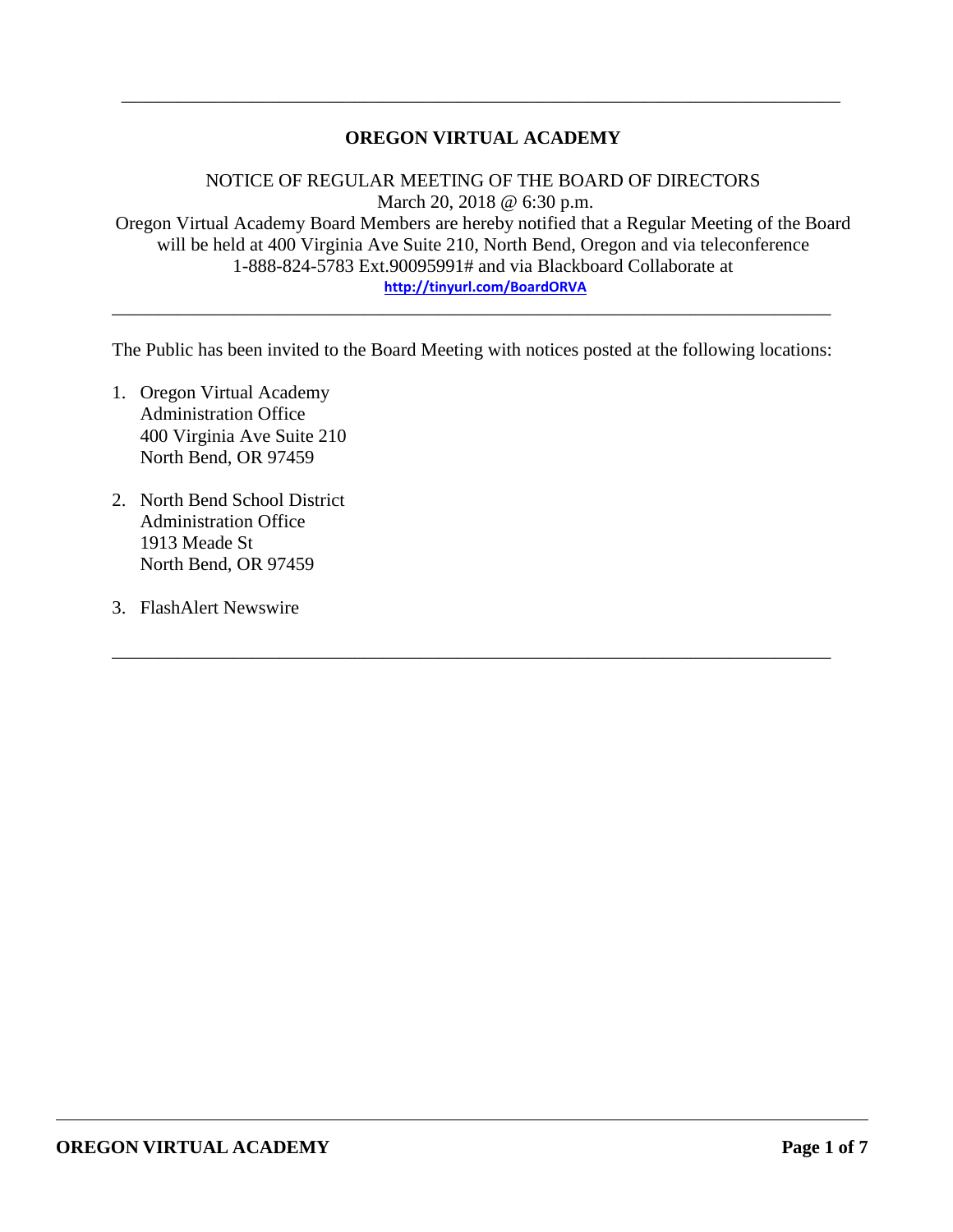### **AGENDA REGULAR MEETING AGENDA**

## **BOARD OF DIRECTORS OREGON VIRTUAL ACADEMY**

**Tuesday, March 20th , 2018 6:30 p.m.** ORVA Office 400 Virginia Ave Suite 210 North Bend, OR 97459

## **INSTRUCTIONS FOR PRESENTATIONS TO THE BOARD BY PARENTS AND CITIZENS**

The Oregon Virtual Academy welcomes your participation at the School's Board meetings. The purpose of a public meeting of the Board of Directors is to conduct the affairs of the School in public. We are pleased that you are in attendance and hope that you will visit these meetings often. Your participation assures us of continuing community interest in our School. To assist you in the ease of speaking/participating in our meetings, the following guidelines are provided.

- 1. Agendas are available to all audience members at the door to the meeting or by requesting the agenda from School Officials (541-751-8060).
- 2. The "Public Comment" portion is set aside for members of the audience to raise issues that are not specifically on the agenda. These presentations are limited to three (3) minutes and total time allotted to non-agenda items will not exceed fifteen (15) minutes. The Board may give direction to staff to respond to your concern or you may be offered the option of returning with a citizen-requested item.
- 3. When addressing the Board, speakers are requested to stand, to state their name and address, and to adhere to the time limits set forth.
- 4. Citizens may request that a topic related to school business be placed on a future agenda by submitting a written request at least seventy-two (72) hours in advance of any regular meeting. Once such an item is properly placed on the agenda, the Board can respond, interact, and act upon the item.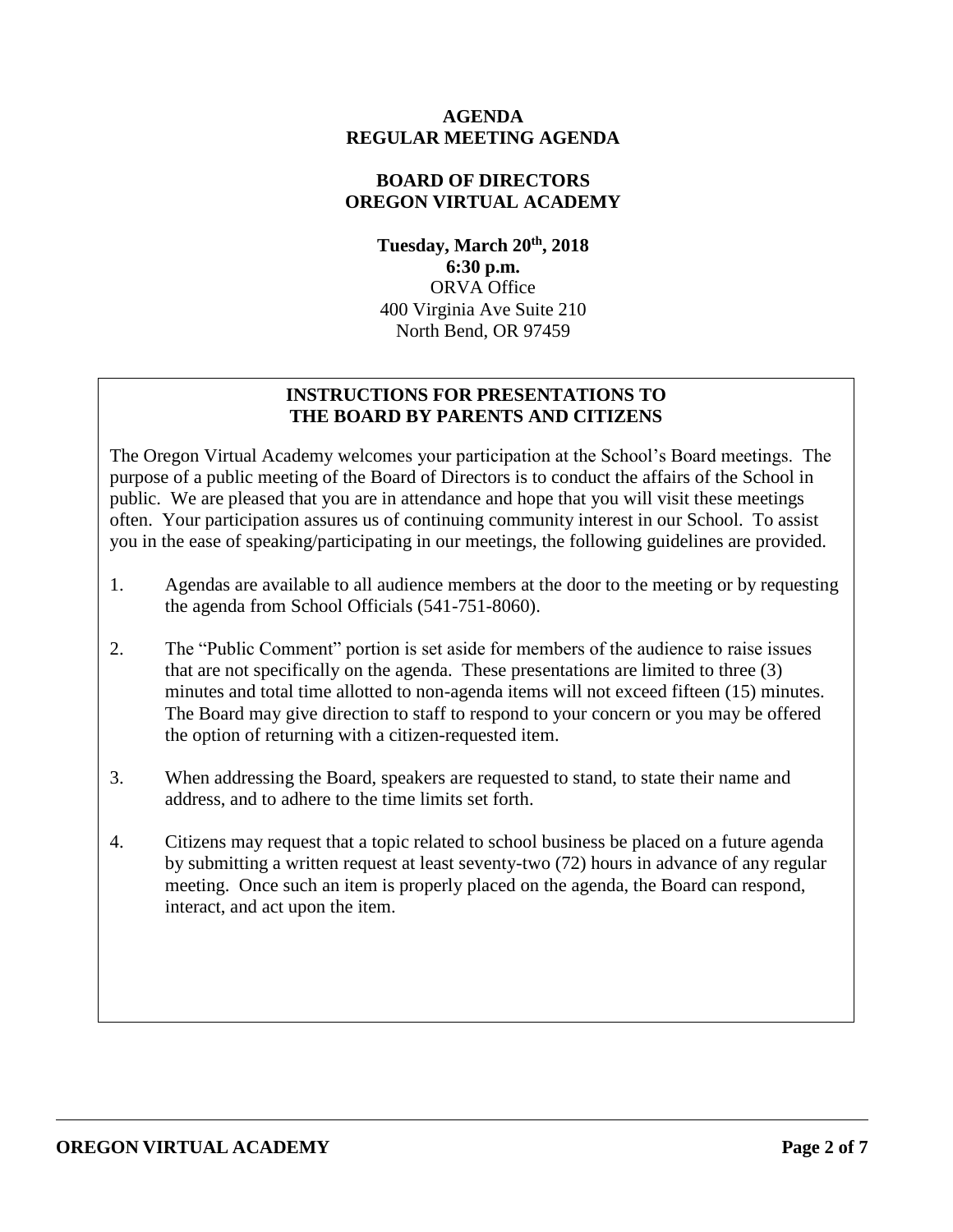### **I. PRELIMINARY**

**A.** Call To Order

Meeting was called to order by the Board Chair at 6:41 P.M.

**B.** Roll Call

| <b>Member</b>       | Title         | Term      | <b>Present</b> | <b>Absent</b> | In | Out |
|---------------------|---------------|-----------|----------------|---------------|----|-----|
| Mr. Paul Tannahill  | Member        | 2015-2018 | X              |               |    |     |
| Mr. Michael Herndon | Member        | 2015-2018 | v<br>Λ         |               |    |     |
| Ms. Terri Bennink   | Secretary     | 2016-2019 |                |               |    |     |
| Mr. Steven Isaacs   | Member        | 2016-2019 | х              |               |    |     |
| Mr. Brian Bray      | Chairman      | 2016-2019 | X              |               |    |     |
| Mr. Barry Jahn      | Vice Chairman | 2017-2020 | X              |               |    |     |
| Vacant              | Member        | 2017-2020 |                |               |    |     |

### **II. COMMUNICATIONS**

**A)** PUBLIC COMMENTS:

No individual comment shall be for more than three (3) minutes and the total time for this purpose shall not exceed fifteen (15) minutes. Board members may respond to comments however no action can be taken. The Board may give direction to staff following comment.

- **B)** BOARD/STAFF DISCUSSION
	- 1. School Informational Reports
		- a. SLT Report ORVA HOS and SLT Members

## *Mr. Werlein reports an overview of the SLT report.*

#### *Enrollment and Attendance Information*

- o *Enrollment 3/20/2018 =2081 (-49 from 2/20/18)*
	- *K-6 =873*
	- *7-12 = 1208*
- o *Attendance:*
	- *0-2 Days: 92%*
	- *3-5 Days: 4.5%*
	- *6-10 Days: 3.5%*
	- *11-20 Days: .5%*
	- *No Contact: .5%*
- *FAST: Back on Track*

o *Ms. Stiles reports that the BOT plan is seeing positive outcomes across all levels.* 

- o *See report for data.*
- *Secondary Passing Rates:*
	- o *ELA average 44%*
	- o *Math average 53%*
	- o *Sci average 45%*
	- o *SS average 51%*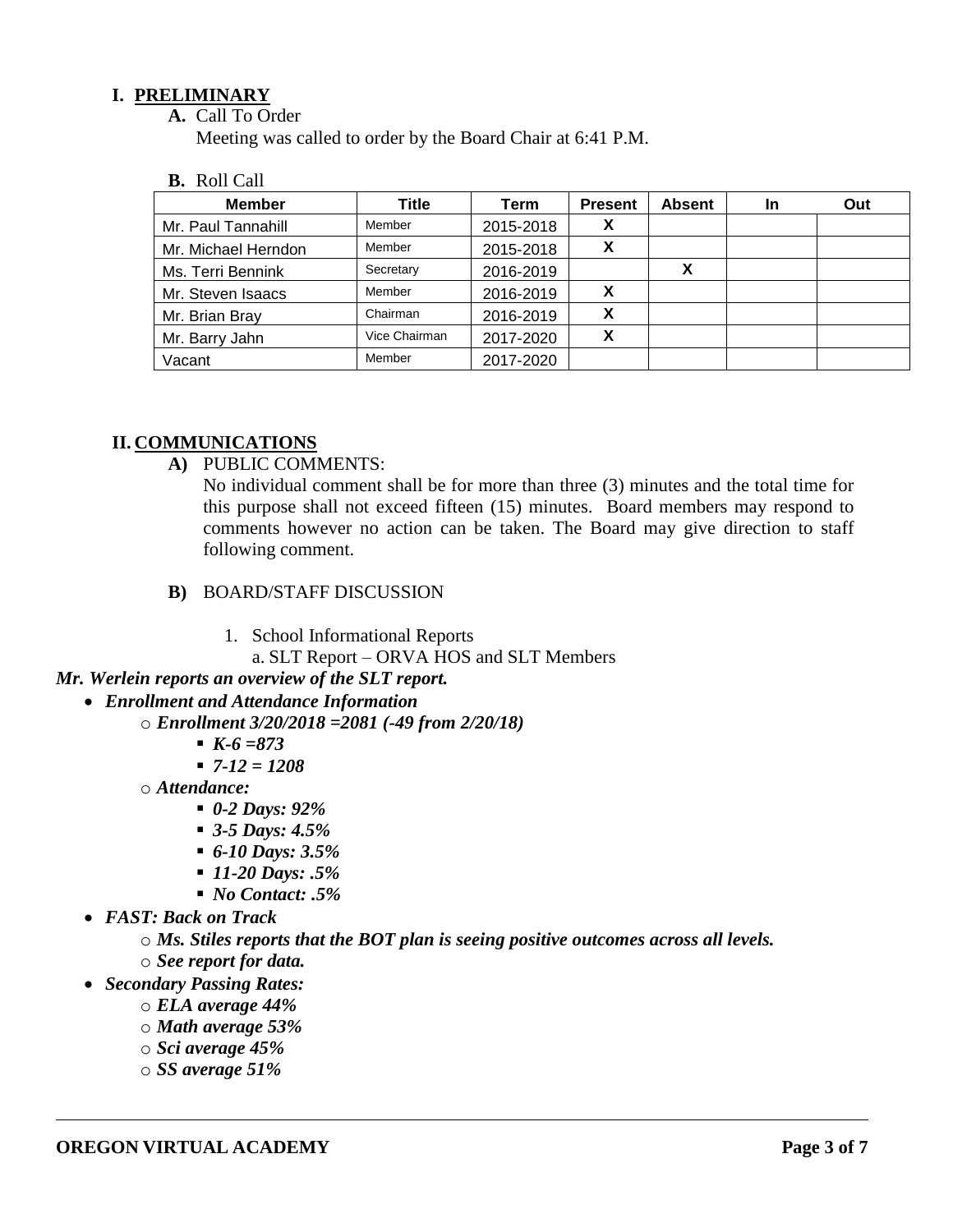*Elementary Updates*

o *First ever virtual assembly was held with close to 700 students attending.* 

o *As of March 1st, 2018 ORVA had 55% of its elementary team on track for 90% completion. As of March 19th, 2018 this number has gone up 11.1%.*

 $\circ$  *Ms. Hausmann reports that late start students will now not have to start at the beginning of the curriculum or test through. Instead teachers will base it on the assessment data collected at enrollment.* 

*Mr. Bray asks Ms. Hausmann if the statistic shown reflects the policy change or learning. Mr. Bray also questions how the elementary team is able to asses if the students had learned similar curriculum at their previous school and wat assessments are being done to check the students' knowledge.* 

*Ms. Hausmann replies that students take assessments during the onboarding process to assess the current knowledge that they have coming into ORVA.* 

*Mr. Bray questions how late we allow students to enroll in ORVA.*

*Ms. Hausmann replies at elementary level students onboard every week for three fourths of the school year.*

*Mr. Bray asks if there has been a policy change with onboarding or if this is only happening because it is elementary level.* 

*Mr. Jahn adds that the issue was at the secondary level and not at the primary level. Mr. Werlein adds that secondary 7-12 is not onboarding midterm.* 

*Mr. Werlein reports that allowing students to not start at the beginning of ORVA curriculum is validating their previous learning.* 

*Teacher to Board*

o *Mr. Werlein shares an overview to the ORVA Board on the T2B Committee.* 

- *PLC- Professional Learning Community* 
	- o *These are groups within subjects to have open conversations regarding solutions and meant to be student focused.*
- *Measure 98*

o *Mr. Werlein reports to the Board what ORVA is proposing to do with Measure 98 in supporting high school students' success.* 

*Mr. Bray requests that coding be looked at an option under Career and Technical Education under measure 98 instead of Microsoft Certifications.* 

*Mr. Werlein replies that the team is open to options that are viable for the students.* 

b.Instructional Coaching Overview-Karli Thompson, K-12

*Ms. Thompson presents the K12 Instructional Coaching model to the ORVA Board. For more detail please see the Instructional Coaching presentation.* 

2. Board of Directors Discussion:

a. Committee Updates

i) Finance Committee - Mr. Herndon, Board Member

*Mr. Herndon reports that he recommends to approve the K12 invoice payment.*

*Mr. Bray requests to see further detail regarding the measure 98 grant as it is provided.* 

*Mr. Bray requests for more reporting on the ORVA Special Education spending.* 

ii) Teacher to Board Committee – Mr. Jahn, Board Member

*Mr. Jahn gives the ORVA Board an update on the Teacher to Board Committee.*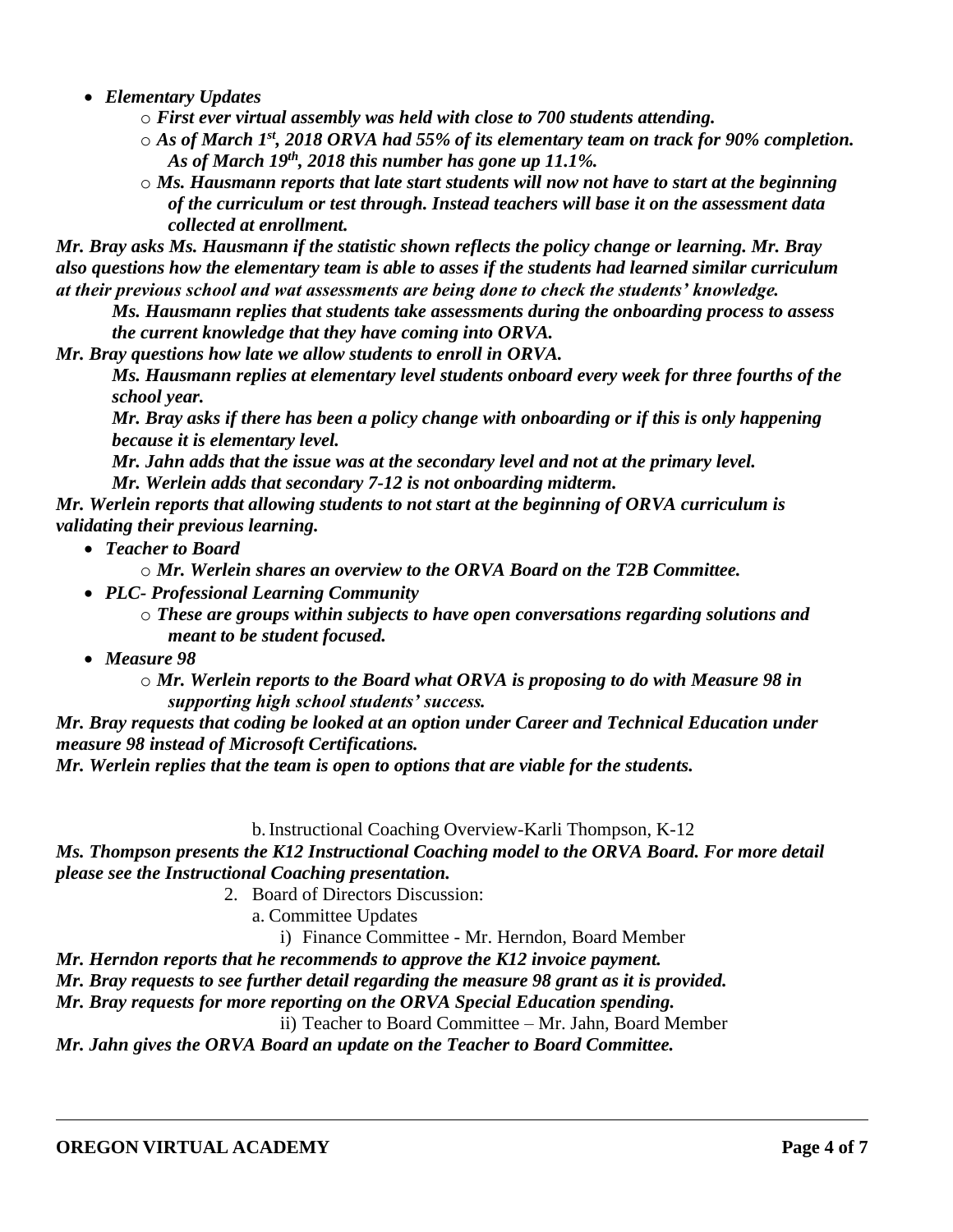iii) Professional Services Committee – Mr. Bray, Board Member

*Mr. Bray reports that the Product and Services agreement is going well. Mr. Bray also states that the next draft will be releases 3/21/2018.* 

iv) Policy Committee – Mr. Herndon, Board Member *Mr. Herndon reports that he will be preparing ORVA school policies to be approved by the ORVA Board over the next few board meetings.* 

# **III. CONSENT AGENDA ITEMS**

All matters listed under the consent agenda are considered by the Board to be routine and will be approved/enacted by the Board in one motion in the form listed below. Unless specifically requested by a Board member for further discussion or removed from the agenda, there will be no discussion of these items prior to the Board votes on them. The Head of School recommends approval of all consent agenda items.

## **A.** ITEMS FOR APPROVAL

- 1. Previous Meeting Minutes
	- a. February  $20<sup>th</sup>$ ,  $2018$

### 2. New Hires

- a. Hannah Hart- Special Education Teacher
- b. Melinda Kramer- Substitute Family Academic Support Liaison.
- c. Leanne Moll- Secondary ELA Teacher
- 3. K12 Invoice Payment

### *Mr. Bray moves to approve the consent agenda. Mr. Herndon seconds the motion. All in favor with none apposed. The motion carries.*

## **IV. ITEMS SCHEDULED FOR INFORMATION**

a) Review of Financial Packet (through February 2018) C. Chun-Hoon, Finance Manager *Mr. Chun-Hoon reports to the ORVA Board the Financial Packet through February 2018.* b) Credit Card Charges (through February 2018) A. Owen, Interim Office Manager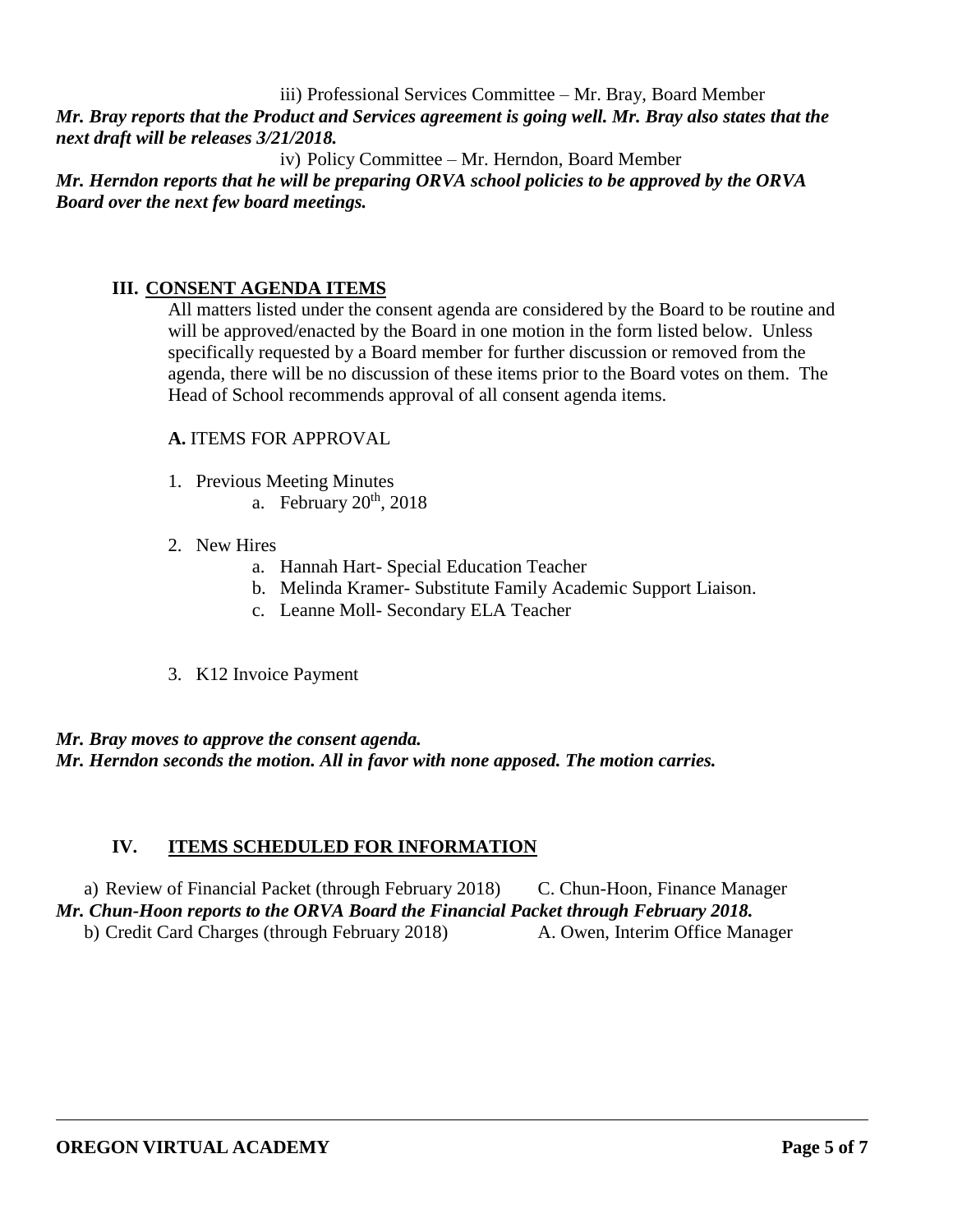# **V. POSSIBLE ACTION ITEMS**

1) V-BDRPT-01\_3-20-18 Discussion and Possible Action on Board Adopted Policy

| <b>Member</b>       | <b>Motion</b> | Aye          | <b>No</b>            | <b>Abstain</b> | <b>Absent</b> |
|---------------------|---------------|--------------|----------------------|----------------|---------------|
| Mr. Paul Tannahill  |               | X            |                      |                |               |
| Mr. Michael Herndon | X             | X            |                      |                |               |
| Ms. Terri Bennink   |               |              |                      |                | X             |
| Mr. Steven Isaacs   |               | X            |                      |                |               |
| Mr. Brian Bray      |               | X            |                      |                |               |
| Mr. Barry Jahn      | 2nd           | X            |                      |                |               |
| Vacant              |               |              |                      |                |               |
| Motion              | Carried(x)    | Not Carried( | $Vote,(A)$ $(N)(Ab)$ | Tabled(        |               |

#### *Mr. Herndon presents to the ORVA Board the policies up for approval. Mr. Herndon moves to approve ORVA policies I, J, KL and E. Mr. Jahn seconds the motion. All in favor with none apposed. The motion carries.*

2) V-BDRPT-02\_3-20-18

Discussion and Possible Action related to proposed Educational Products and Services Agreement with K12.

| <b>Member</b>       | <b>Motion</b> | Aye          | <b>No</b>         | <b>Abstain</b> | <b>Absent</b> |
|---------------------|---------------|--------------|-------------------|----------------|---------------|
| Mr. Paul Tannahill  |               |              |                   |                |               |
| Mr. Michael Herndon |               |              |                   |                |               |
| Ms. Terri Bennink   |               |              |                   |                |               |
| Mr. Steven Isaacs   |               |              |                   |                |               |
| Mr. Brian Bray      |               |              |                   |                |               |
| Mr. Barry Jahn      |               |              |                   |                |               |
| Vacant              |               |              |                   |                |               |
| Motion              | Carried(      | Not Carried( | Vote, (A) (N)(Ab) | Tabled(        |               |